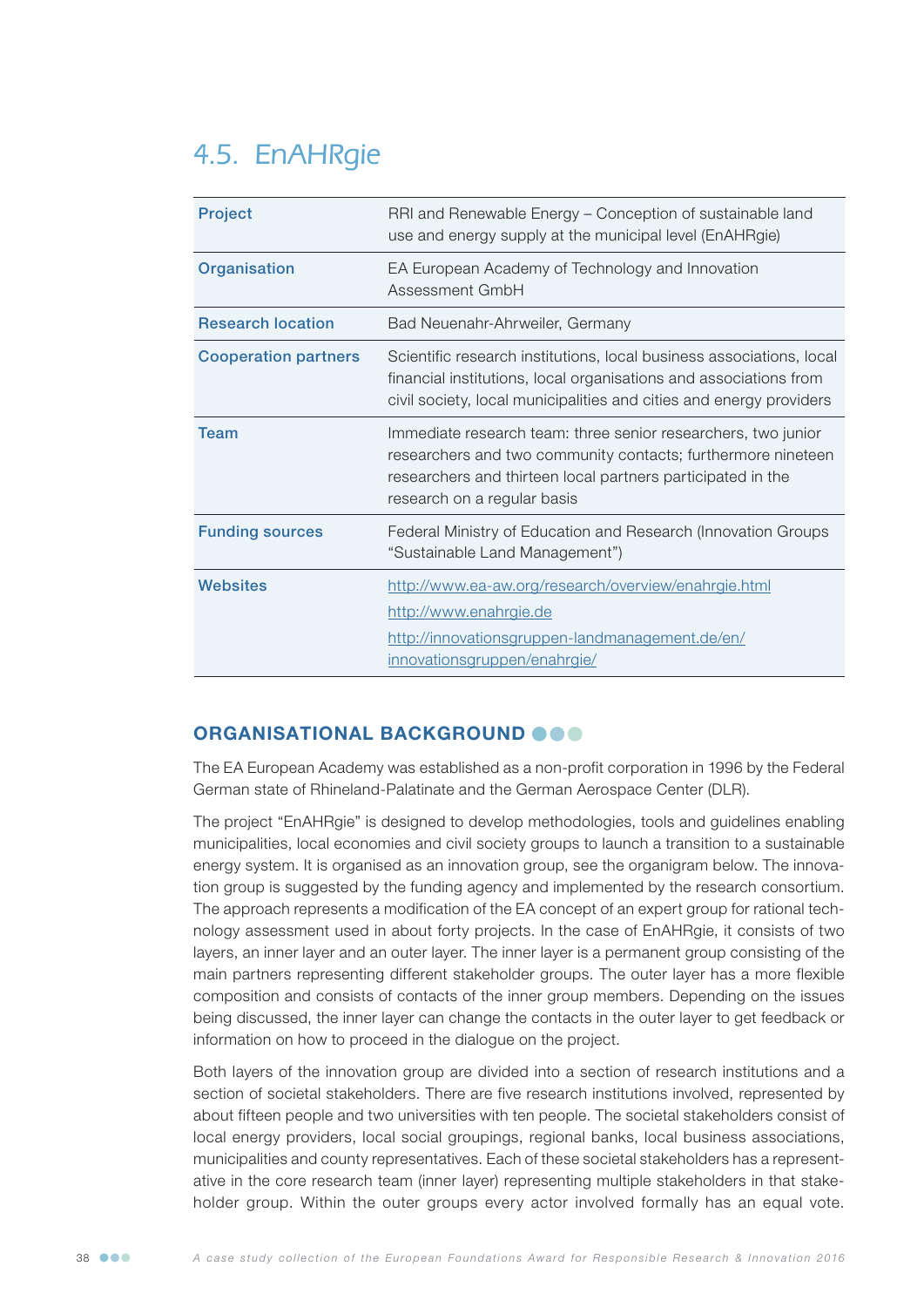The innovation group provides input for a decision by developing scenarios, but the innovation group does not take the (legal) decision. The actors involved provide recommendations based on the scenarios, so they can all offer their own perspectives. They gain information and can build relationships and trust through positive engagement. There is no consent-based principle in the social clubs, but an approach based on mutual understanding, problem-fitting through reflexive discussions and looking at different point of view.



## **FUNDING OOO**

The funding is provided by the Federal Ministry of Education and Research (Bundesministeriums für Bildung und Forschung – BMBF), Innovation groups "Sustainable Land Management".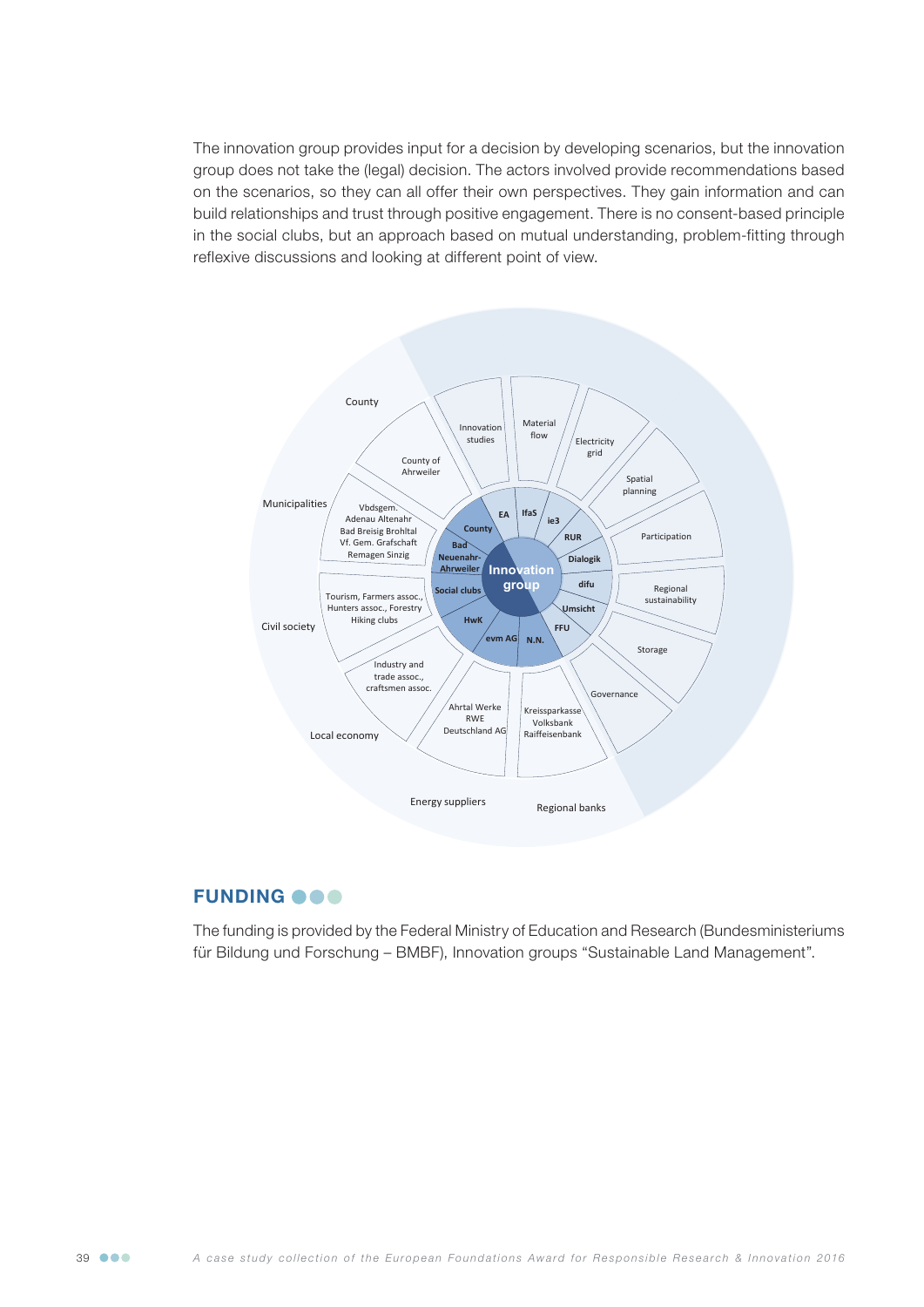#### PROBLEM BEING ADDRESSED @@@

The objective of EnAHRgie is to find common and innovative solutions to major obstacles facing the energy transition to a more sustainable energy system, and to provide tools, methodologies and guidelines to implement these solutions on the local level in Germany and the EU. The innovation group is made up of scientists and practitioners to investigate conflicts and barriers to renewable energy projects from technical, economical, legal, environmental, political, and social perspectives. By combining scientific knowledge with local expertise, the project aims to develop a socially robust, scientifically sound, and highly applicable concept of sustainable energy provision in the county of Ahrweiler as a model region. Based on this, it is then intended to derive more general tools, methodologies, and guidelines which will be tested and implemented in three additional case studies before being implemented throughout Germany and the EU. The project further includes a number of measures to support the extensive dissemination of these tools, methodologies, and guidelines in Germany during the final year of the project.

### RESEARCH DESIGN AND SOLUTION OOO

The project is designed to involve local and regional stakeholders in the region of Ahrweiler, Germany in elaborating and implementing a concept of sustainable land use focusing on energy supply. The innovation group allows for cooperation between scientists (experts from the fields of sustainable land management, distributed energy systems, governance and participation) and practitioners from administrative bodies, regional politicians and regional energy suppliers.

The project follows a phased model of development. It begins with a definition phase, which is focused on the identification, recruitment and involvement of project partners, and the elaboration of methods and goals. This is followed by a development phase in which the innovation group builds a knowledge base, elaborates on the issues in the Ahrweiler region and finds innovative solutions to these problems. For the launch or test phase, these context-specific solutions are transferred into tools, methodologies and guidelines and continuously improved to implement these solutions on the local level in Germany and the EU. To achieve this, people from the various federal States are involved to show, explain and provide feedback on what is done in the developing phase. Finally, in the dissemination phase, local partners from the model region of Ahrweiler serve as ambassadors for the dissemination of the tools, methodologies and guidelines within their peer groups with concrete supporting measures planned.

The project has five key elements:

- 1. Innovation group to include relevant practical and scientific expertise and work in a transdisciplinary way;
- 2. Development of a concept of innovation to evaluate and enable applicability and robustness. Identification of obstacles and tailoring the innovation to the environment;
- 3. Equipping the members of the innovation group to put the innovation concept into practice; development of the cognitive capacity needed to find and implement solutions;
- 4. Data integration and visualisation, a platform to bring in information and engage in discussion to create knowledge in such a way that everyone can use it and contribute;
- 5. Scientific advisory group to ensure scientific standards and quality and provide recommendations and answers to more general questions.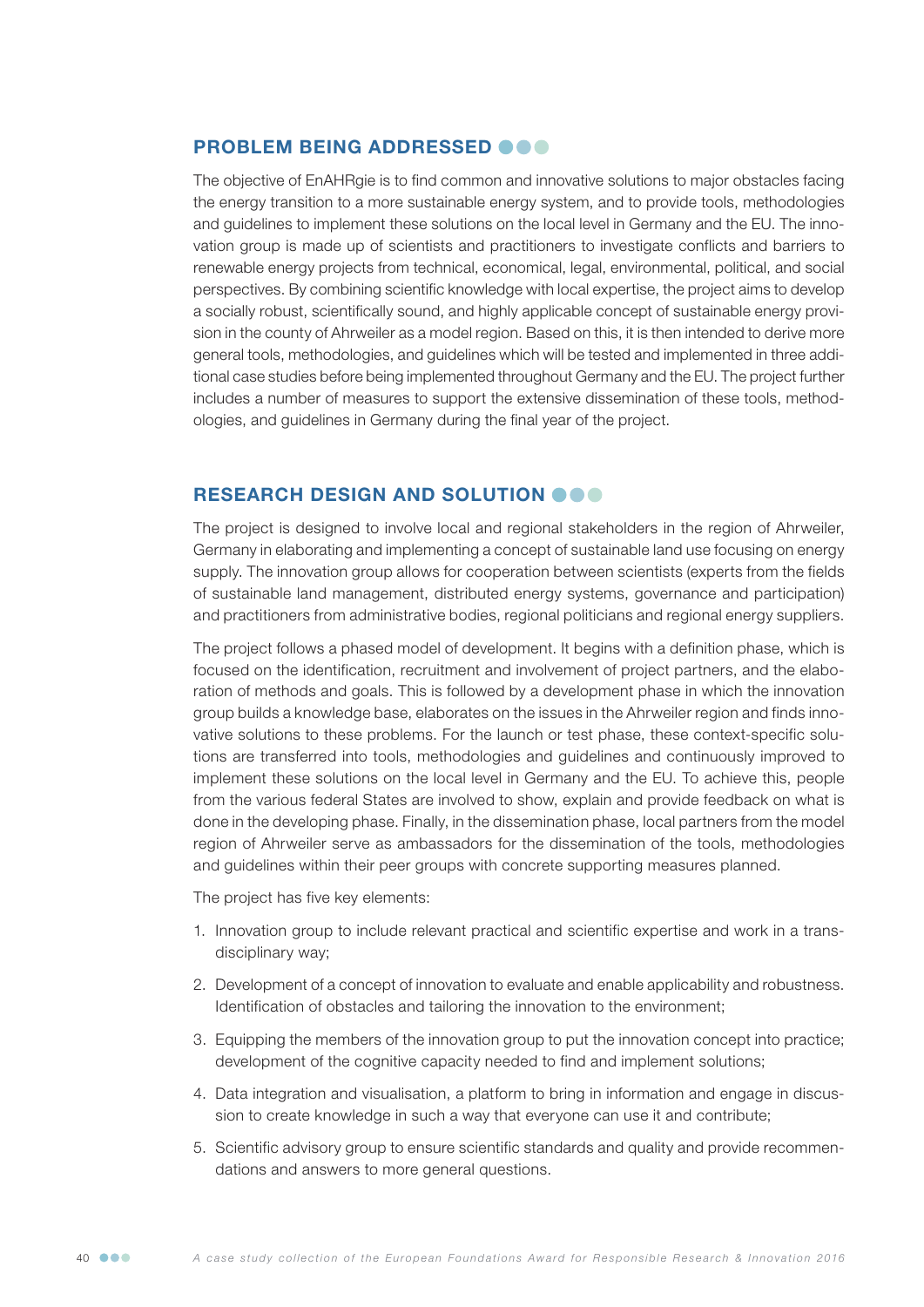### GRAND CHALLENGE BEING ADDRESSED @@@

The focus of the project is on the transition of energy production from major companies to more local production. Today the big four electricity producers own only 5% of the total production and the remainder is divided among many smaller producers, whose ownership is also decentralised. As a result, new organisations are emerging and various technologies for local production are putting pressure on land use. Especially in densely populated areas with high competition for land use, such as tourism, health facilities and spa operation, nature protection, and winegrowing and other food cultivation practices, governments must adopt new roles, e.g. at various governmental levels: municipal, local, regional and national. While formal procedures do exist, they often contradict each other. So this is mainly a social process, not only a political aim to take action on energy but local people and local actions can also find opportunities. The challenge is to include local people in order to develop the most robust, efficient, and sustainable solution while minimising the impact on the local population, economics, nature, and landscape.

#### RESPONSIBLE RESEARCH AND INNOVATION  $\bullet \bullet \bullet$

Stakeholder engagement and inclusion is addressed by the innovation group, which consists of researchers (mainly junior scientists and post-docs) and practitioners (administration, politics, energy suppliers, banks, NGOs), who do the majority of the work together. The group is complemented by a high-level expert advisory group providing targeted support on concrete questions and reflecting on more general issues. Selection of relevant actors for the innovation group takes place through an analysis of the local press, interviews with local experts, and an intensive process where all relevant stakeholders propose representatives from local municipalities, business associations, local banks, civil society clubs, and energy providers, by mutual agreement (see list of partners). The main rationale behind this procedure was:

- to gain widespread support for the project and ensure transparency;
- to include and provide access to relevant knowledge of local experts and networks;
- to create practical knowledge to supplement the (sometimes rather theoretical) scientific expertise;
- to avoid contradictions between major value commitments and interests;
- to build up local capacity for implementation and dissemination into other regions.

Stakeholders were committed because they are able to gain relevant information, share experiences and have a voice. Within the innovation group, the main methodology used was analysis of current potential, conflicts and barriers combined with discussions about evaluation criteria, indicators and scenarios for future energy supply. Anticipation of issues and the impact of possible innovations was covered by the innovation group when workshops were held to identify intangible factors, criteria and indicators of success, and to develop scenarios.

The representatives in the innovation group have the task of absorbing and translating relevant knowledge and information from their sector into the project. They also disseminate relevant results from the discussion in the innovation group to their own target group in the second layer of the innovation group (e.g. from the trade association to local companies, etc.). To ensure high quality and transparency, this process is supported by scientific experts on public participation who provide formats (focus groups, round tables, etc.) and support (e.g. moderation of round table discussions).